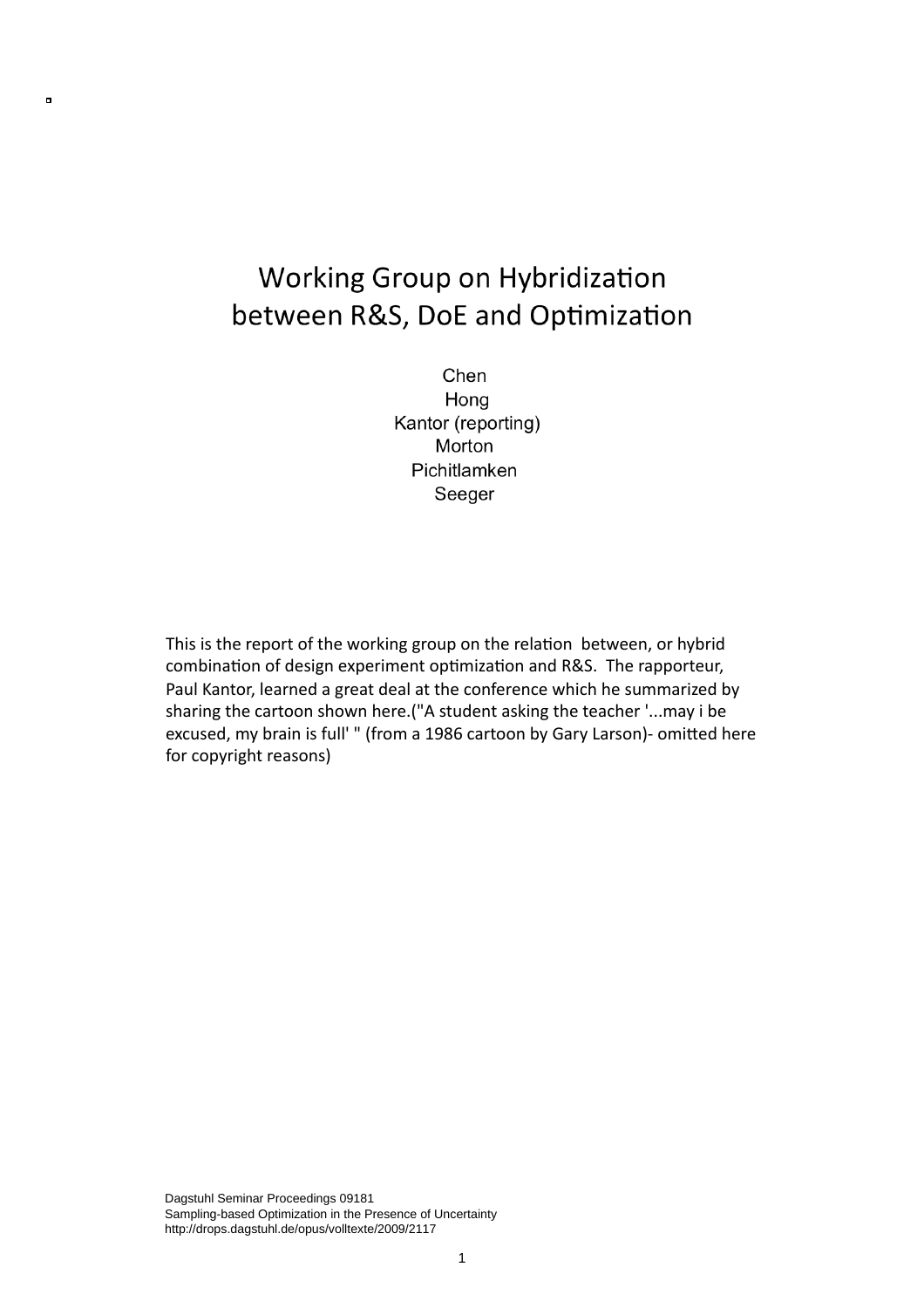#### Will it rain tomorrow?

• Forecasting

 $\blacksquare$ 

- how much
- $-$  when
- where will your plane fly tomorrow
- what makes a forecast "good"
	- mean square error -estimation
	- picnics ruined decision
	- overflowing storage tanks -long range decision

We take as a simple example the issue of forecasting, such as forecasting whether it will rain. A key question is: what is it that makes a forecast "good"? Various measures include the Mean Square error of prediction, the number of picnics ruined, or long-term consequences such as overflow of storage tanks. So we found ourselves asking whether forecasting is the goal of simulation or whether forecasting a must take place in order for us to know what to simulate.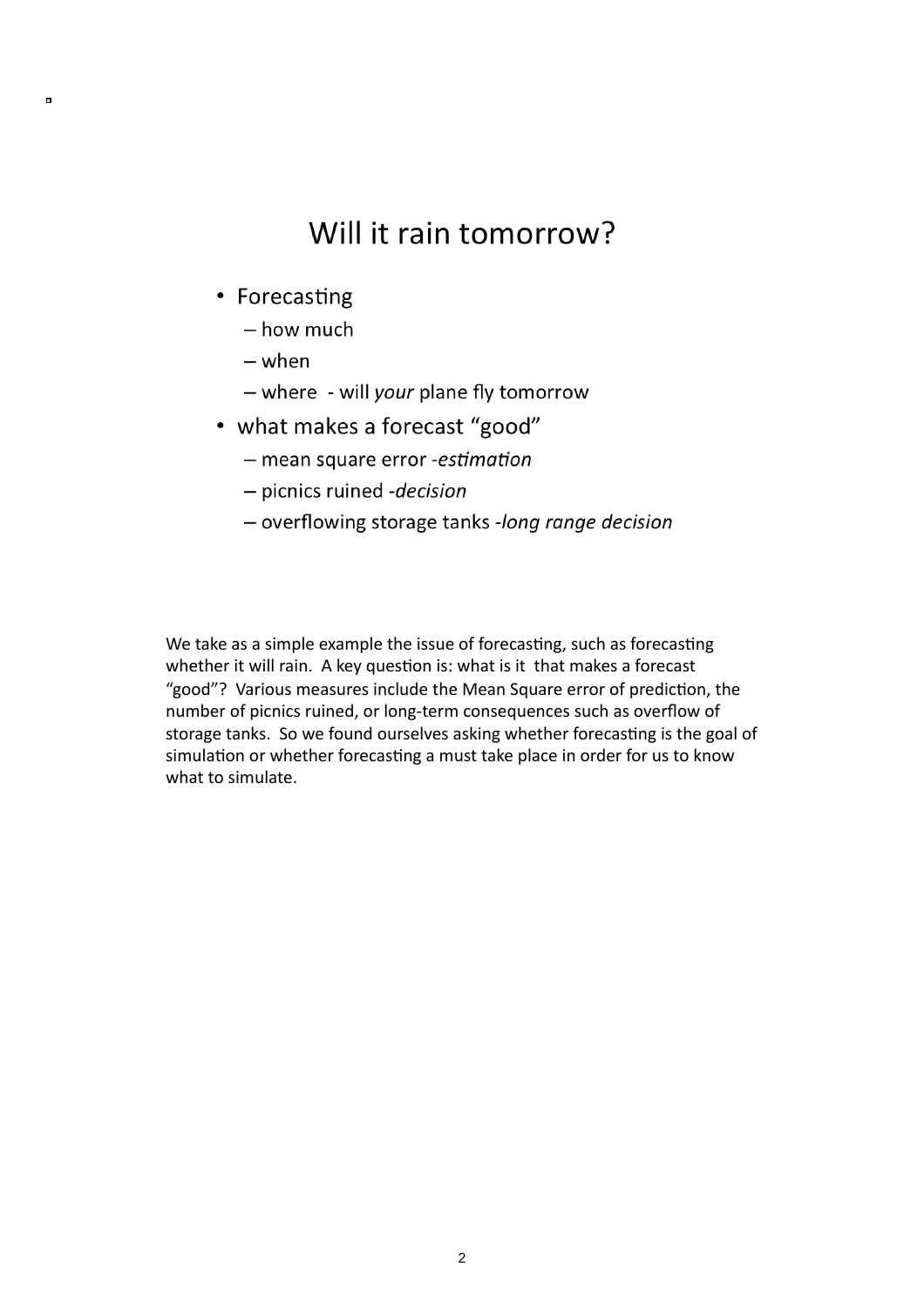

 $\blacksquare$ 

We could not give precedence to either of the two activities and found ourselves in a situation characterized by this beautiful design of two snakes, each eating the other's tail.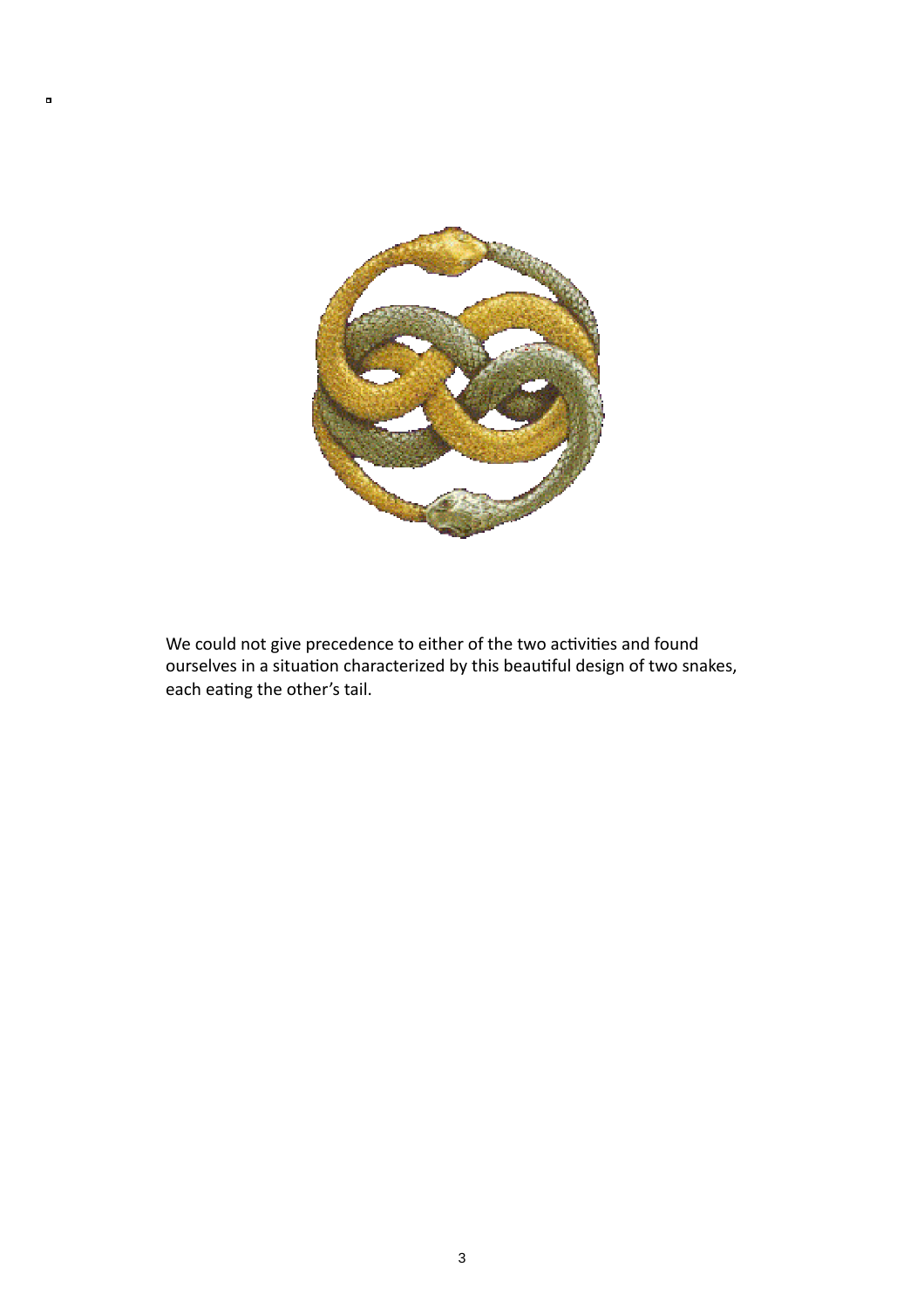### Observations

- · Simulation optimization can be viewed as sequential DoE.
- DoE is also an optimization problem, e.g., Pareto frontier of performance vs. resource.
- $\bullet$ .

 $\blacksquare$ 

In some sense, doing an optimal simulation can be thought of as doing a sequential series of design of experiment exercises. On the other hand, design of experiment is an optimization problem. For example we look for Pareto frontier, in the various goals of the experiment and in relation to the resources
consumed.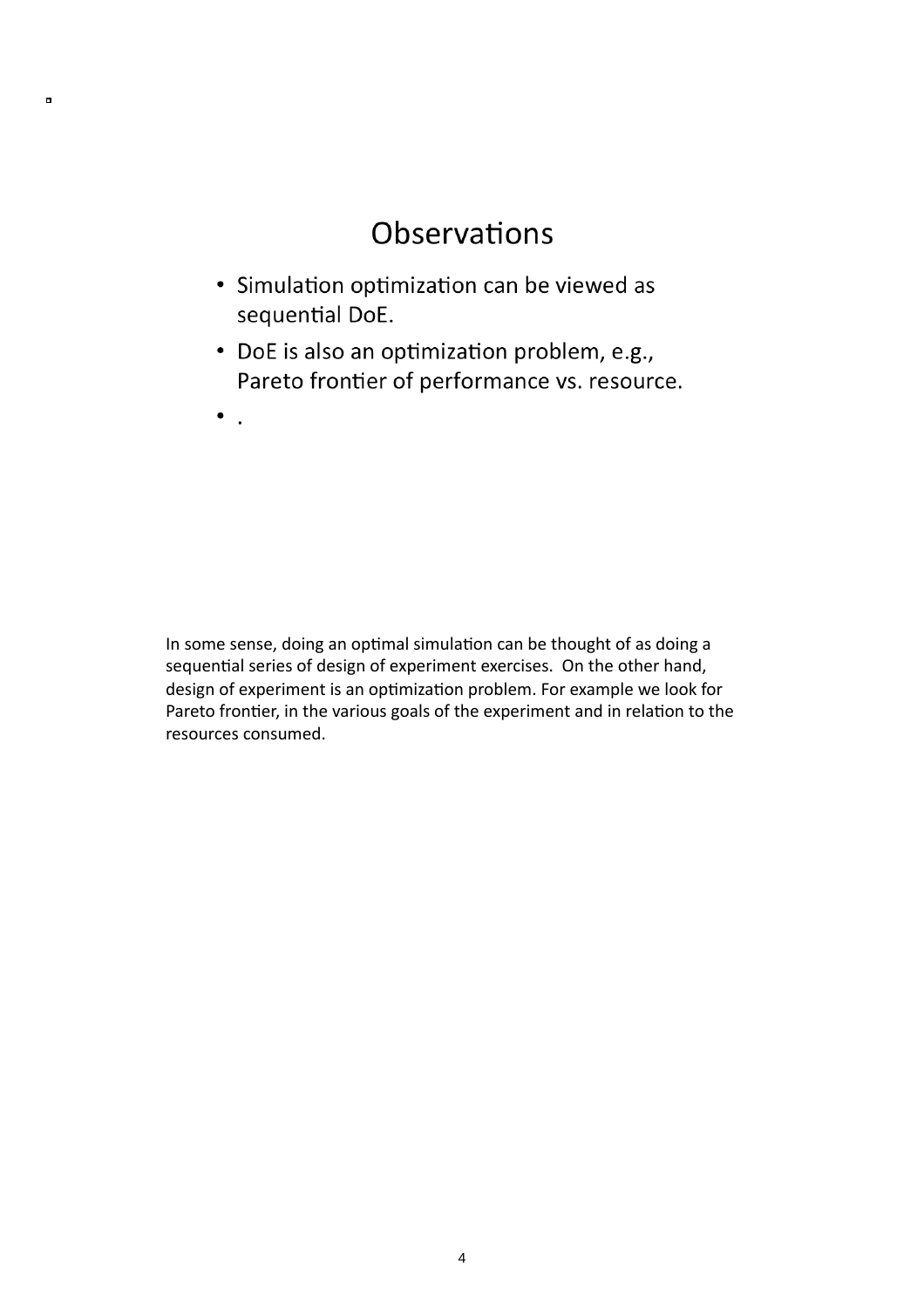#### **About Models**

- Model fidelity/Difference in definitions of models:
	- Decision model, e.g., pick the best engineering design.
	- More detailed model under the chosen decision
	- underlying numerical approximation models
	- under-underlying physical models

 $\blacksquare$ 

We had some thoughts about models and about model fidelity. We saw the following uses for models. A model may be aimed at making a single decision or choice. The model may be a more detailed model, that is built after decision has been taken. Underneath that, there are numerical approximation models, and underneath all of that, in many cases of interest such as aircraft design, there are physical models which are believed to be "true".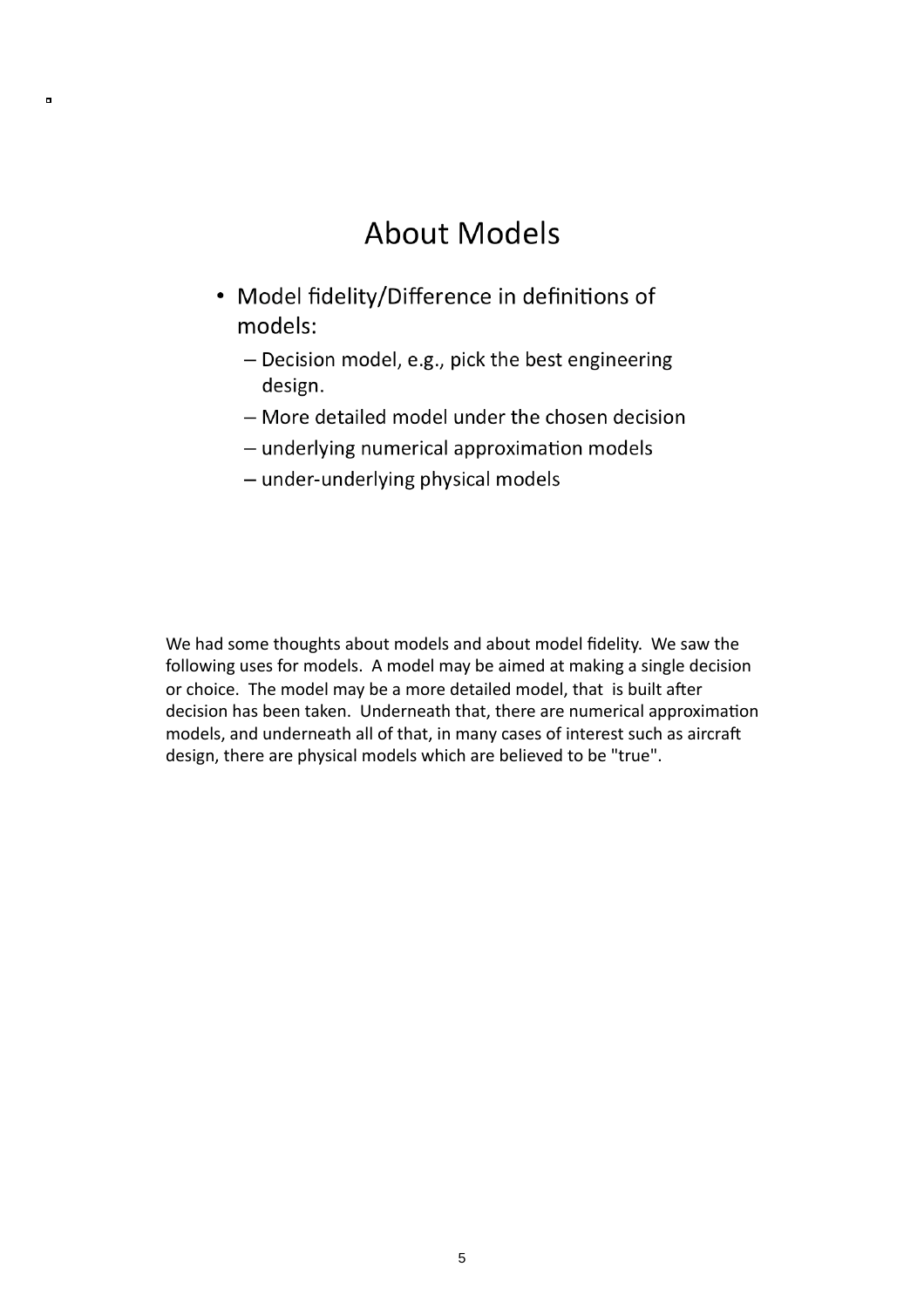## Observations (Cont'd)

- Another role of optimization:
- distribution selection

 $\blacksquare$ 

- or parameter tuning,  $\bullet$
- e.g., in MRI imaging.

Optimization may also play a role in the selection of the distributions that are going to be explored, as well as in parameter tuning. A particular example is the selection of the many parameters that are involved in processing an MRI image.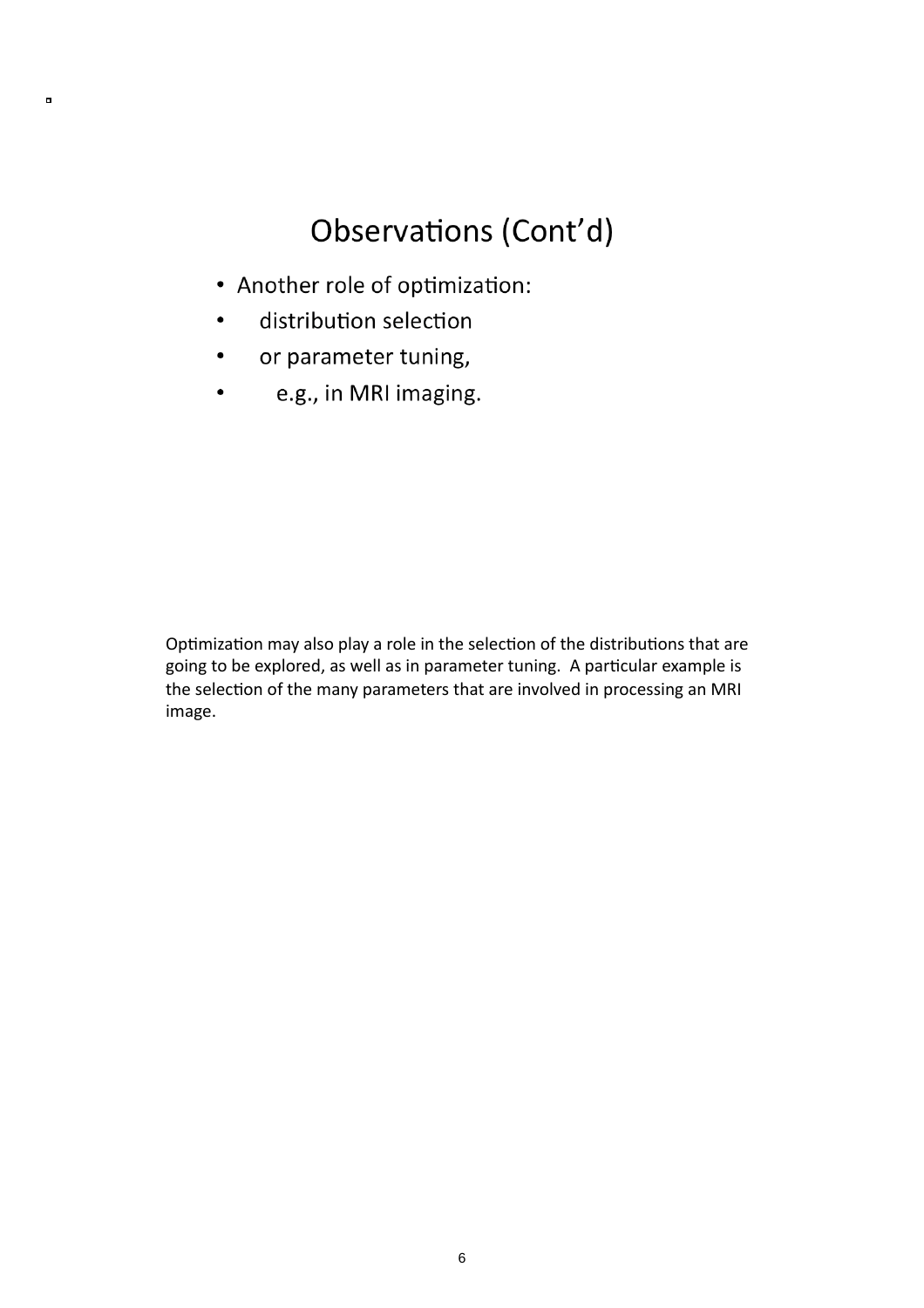#### James Joyce....

- DoE and R&S can be our design tool.
- System Theory "solve most important problem "
- Nested problems

 $\blacksquare$ 

- Effect of estimation/approximation propagation up to higher-level model.
- How to select DoE and optimization method for a given problem.
- Problem formulation depends on our toolkit.

Then we have a few observations which are really stream of consciousness which is why this slide is headed by reference to the famous Irish author. Design
of
experiment
and
R&S
can
be
a
tool
for
design.

We
always
have
in mind the axiom of system theory, which insists that we should identify and solve our most important problem rather than one that is at hand.

We see a host of nested problems. They include asking: how the approximations made any particular level in the examination propagate up to higher levels; how to select the design of experiment model for a given problem; and finally and always, the recognition that how we formulate problems is going to depend on the toolkit that we have available for solving it.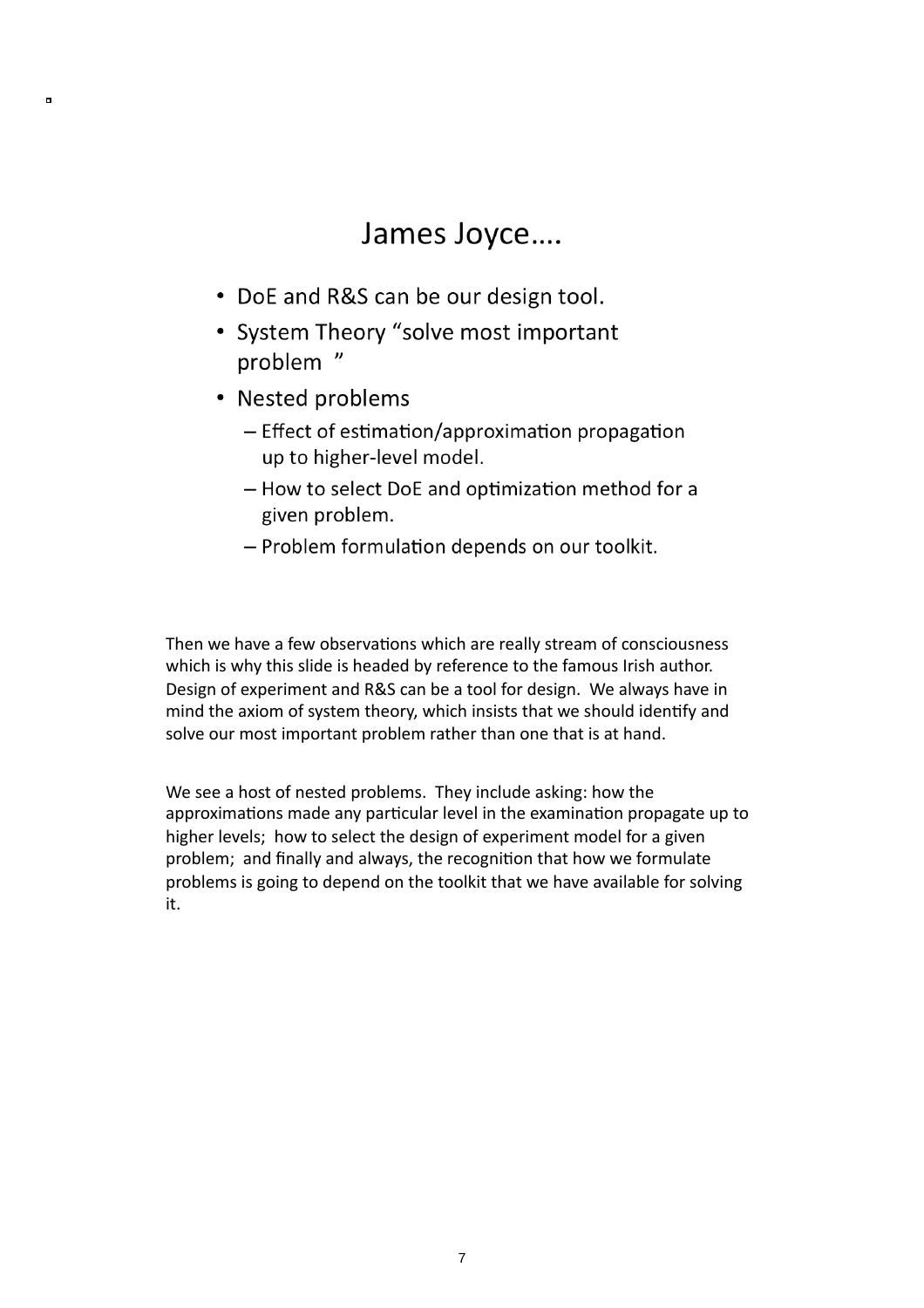#### Who cares about convergence?

- Practical meaning of asymptotic convergence
- Aesthetic significance / motivation of convergence results
- Three dimensions of an algorithm:

 $\blacksquare$ 



Obviously an important question in examining models is to ask about the convergence of an approximation. But we found ourselves discussing the question of "who cares about that convergence?". For example it's very common for a well-written theoretical paper to show that a result converges asymptotically. But no one ever iterates an extensive simulation to asymptote, so what is the value of this result? Is it more a question of the aesthetic motivation or a practical consideration? We found ourselves considering a threefold classification of algorithms. An algorithm that might work (the blue square) or not work (the red square). An algorithm might be proven to converge or it might not converge (this includes things that might converge without our knowing it and things that are known to not converge). Finally, and perhaps most important of all, an algorithm may even make sense or
not
make
sense.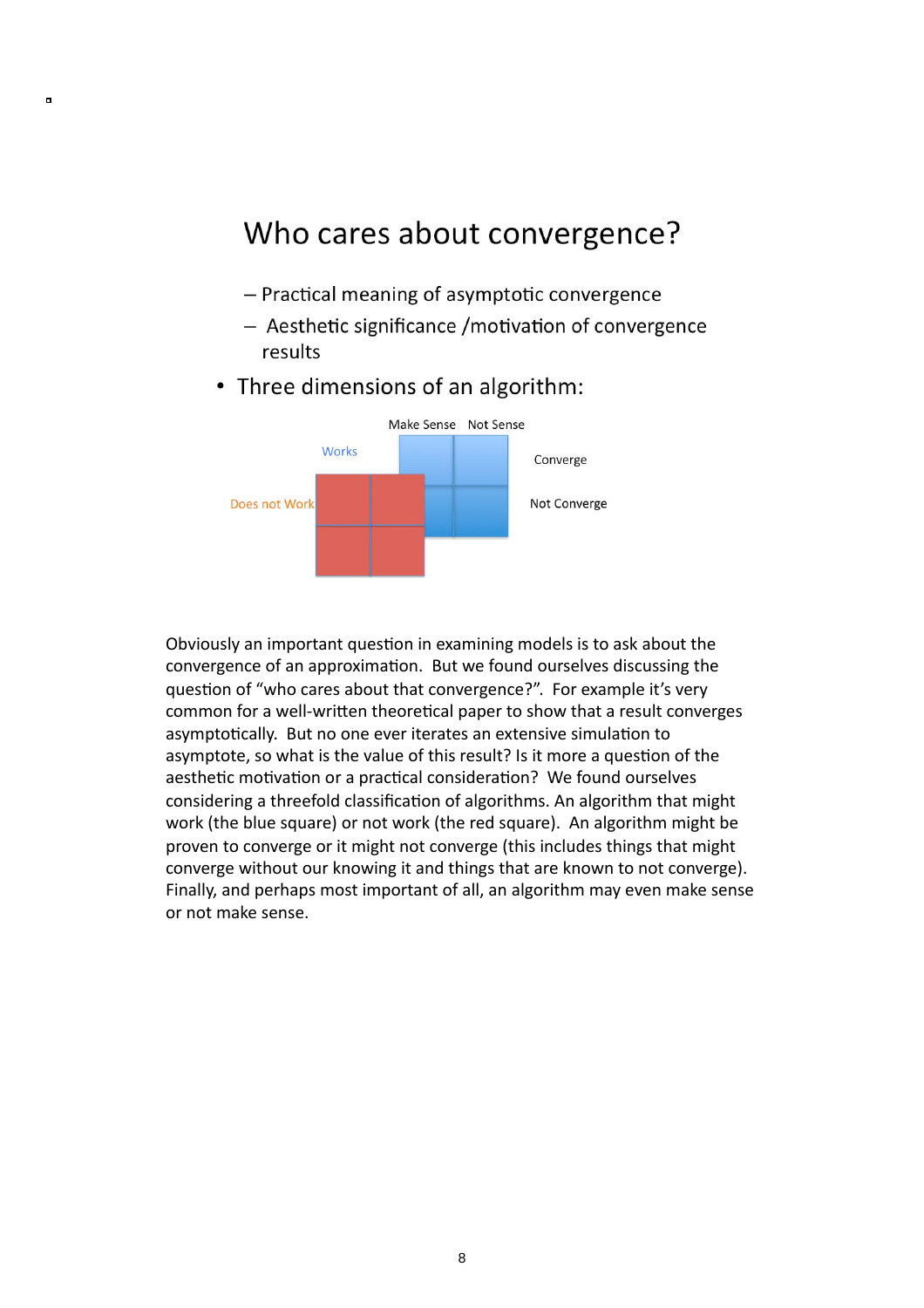# Fill in the blanks

• Works

 $\blacksquare$ 

- $-$  provable
	- · sensible
	- $\cdot$  not
- not provable
	- · sensible
	- $\cdot$  not
- Does Not Work
	- $-$  provable
		- · sensible
		- $\cdot$  not
	- not provable
		- · sensible

As you can see this generates a lot of different alternatives (8) and we were able to gin up situations in which all but one of them might be of interest. We found no advocates for the algorithm that doesn't converge doesn't work and doesn't make sense  $\odot$ .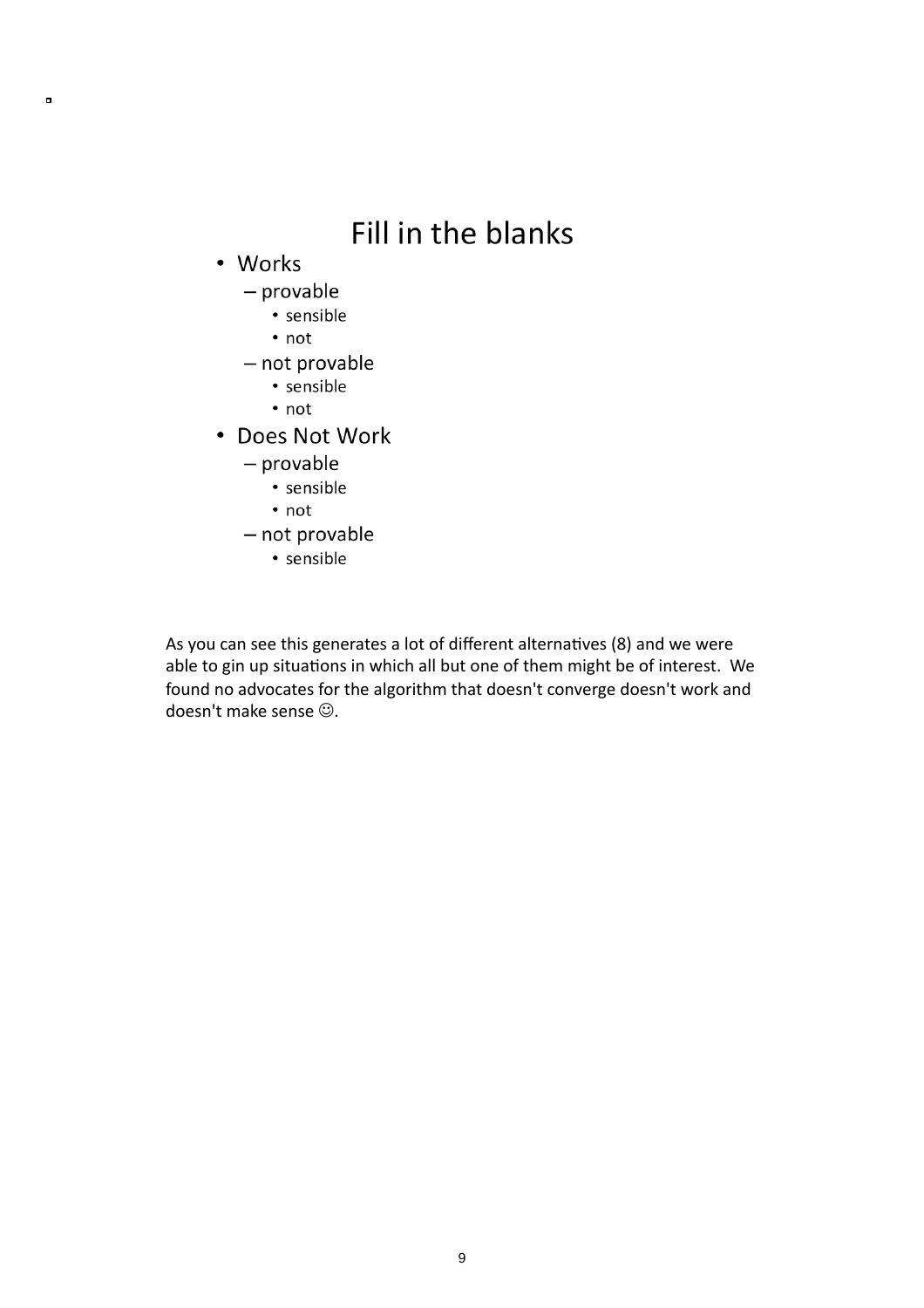## Begin with Decision Problem

- Begin with decision problem
- $f(x)=E f(x,\omega)$  is performance measure via simulation model
- max f(x): optimization model
- Use DoE to estimate the dependence of the performance on the decision variables (or control variables, or policy)
- $f(x)=E f(x,\omega)$

 $\blacksquare$ 

Suppose,
for
example
we
begin
with
the
decision
problem.

Then
we
have some function which is a performance measure, calculated under a simulation model Embedded in that end is the maximization problem. But we need to use design of experiments to estimate the dependence of performance on the decision
variables.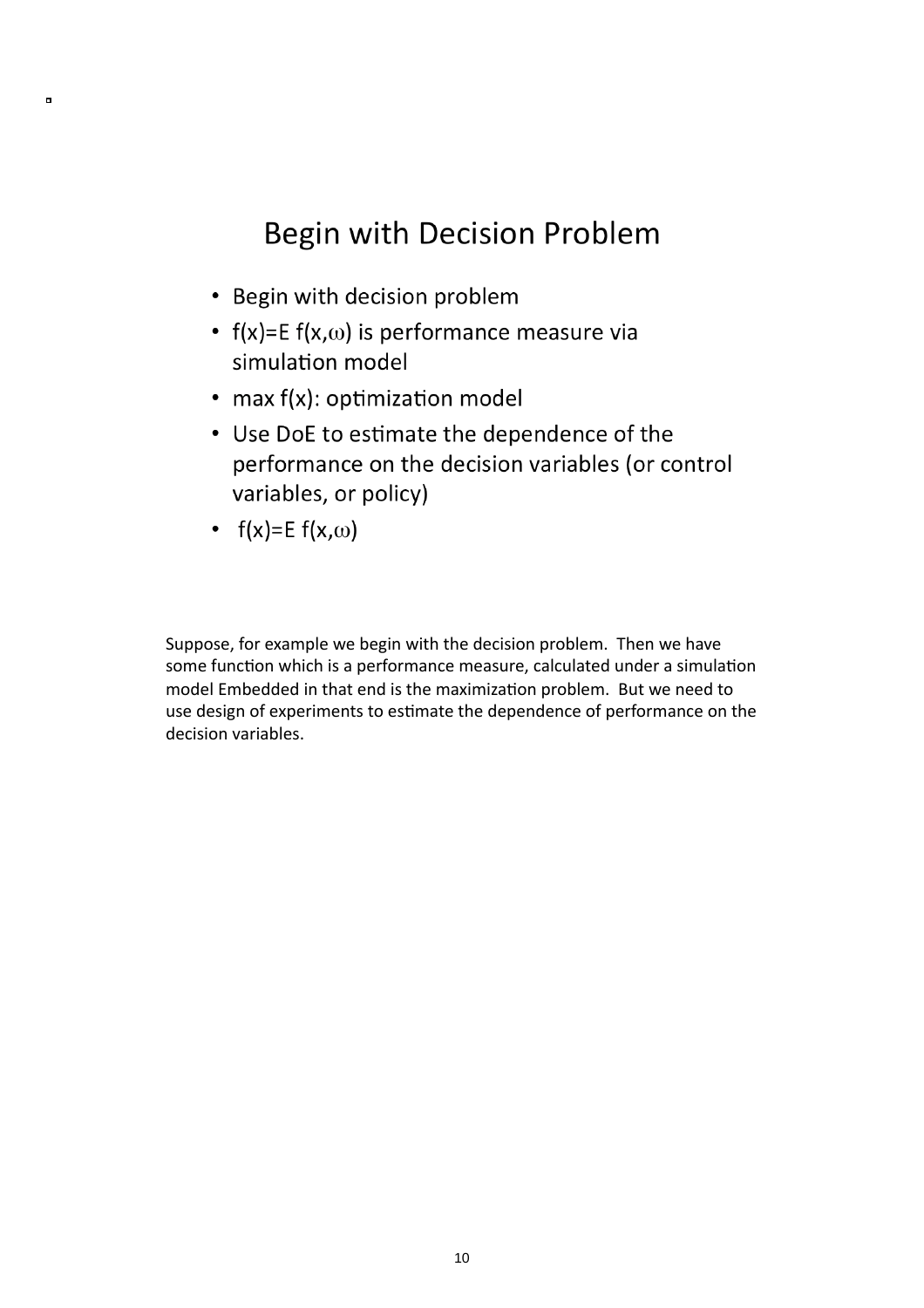## **Begin with Forecasting**

- Construct best model of atmosphere\*
- What should the next measurement be?
- need DOE to solve it

 $\blacksquare$ 

- big family of models
	- below that optimization again,,,,
		- design choices
			- » optimally ...

\* all particles in atmosphere plus all photons from sun

On the other hand we might begin with forecasting we need to construct a really good model of the atmosphere. We know that there is a really good uncomputable model takes into account all the physical players in the game. In any case given some state of knowledge, what should the next measurement be? We need design of experiment to solve it. We have a big family of models and we know that we have some optimization again, and then we have design choices; but we want to make the design choices optimally and so on.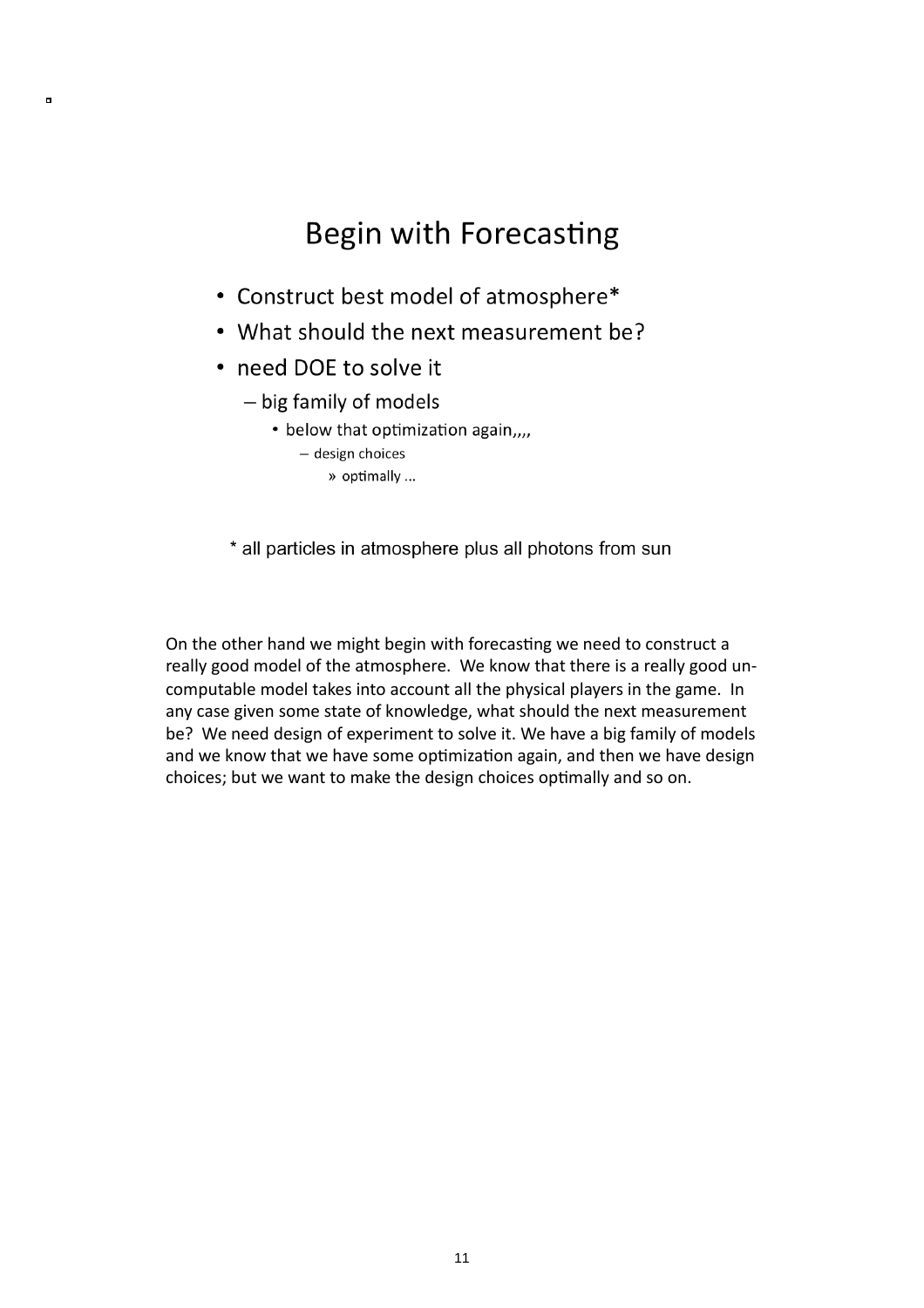# Good reading

- DOE -- Jack's talk; Tom's talk
- R&S Steve's talk

 $\blacksquare$ 

· SimOpt - Barry's talk

We close with some suggestion very good papers from this conference, to read on the design of experiment on R&S and on simulation and optimization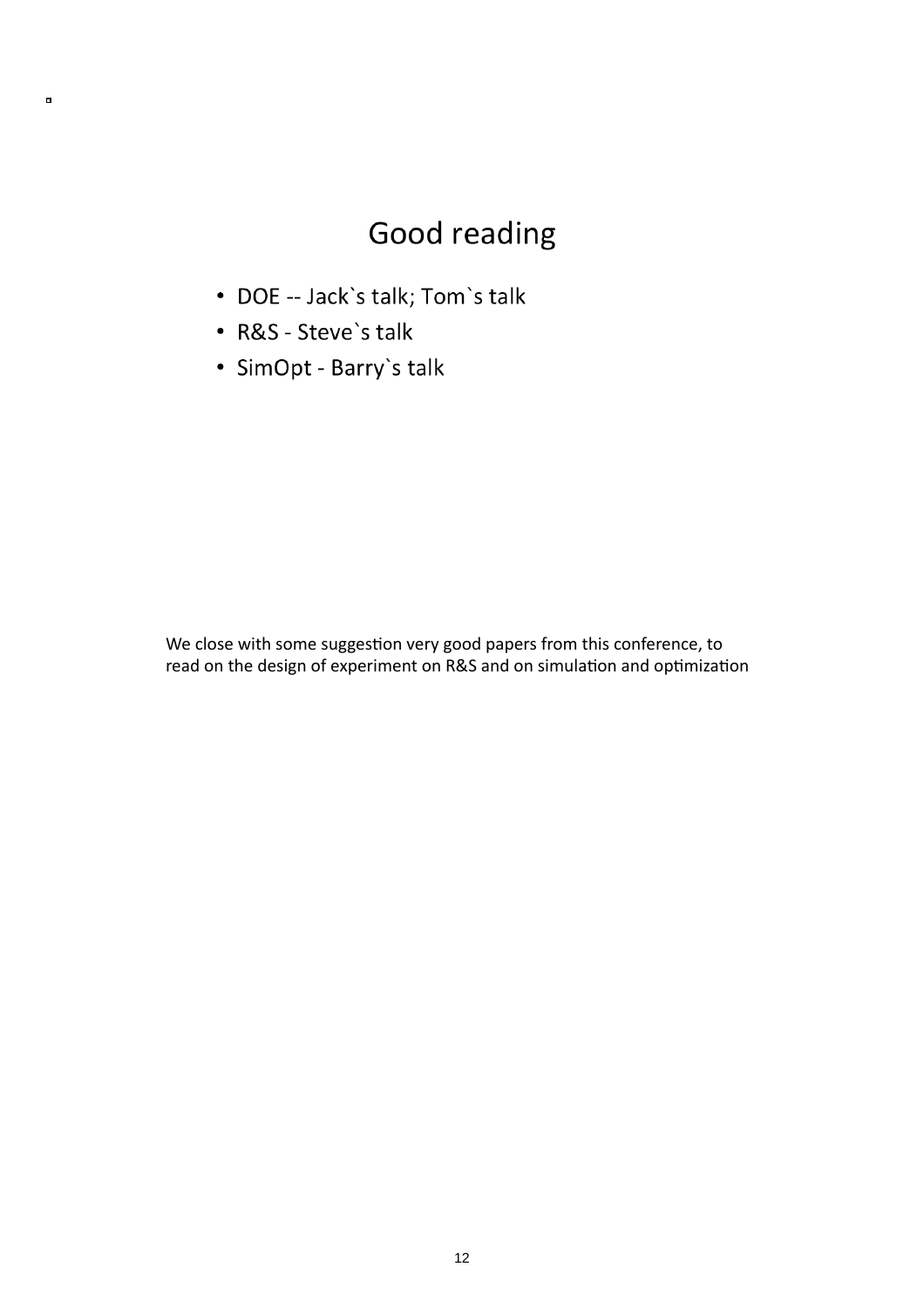#### Some conclusions

- Sometimes one serves the other as subsidiary
- Usually, we enter the "problem" at some particular level, which dictates which is serving which

 $\blacksquare$ 

• Collaboration helps us understand the levels on which we are not working, by having a partner who does understand them ....Dagstuhl MOE joint papers.

Our conclusions are: that sometimes one serves the other as a subsidiary; that we usually enter the problem at some level in the conceptual hierarchy and that determines what we think we're serving and what we think we us as tools.

We hope that better collaboration among those of us interested in various points
along
the
spectrum
will
help
us
to
understand
the
levels
on
which
we are not working by engaging with a partner who does understand them. And this fits very well with Dagstuhl measure of effectiveness: jointly authored papers.